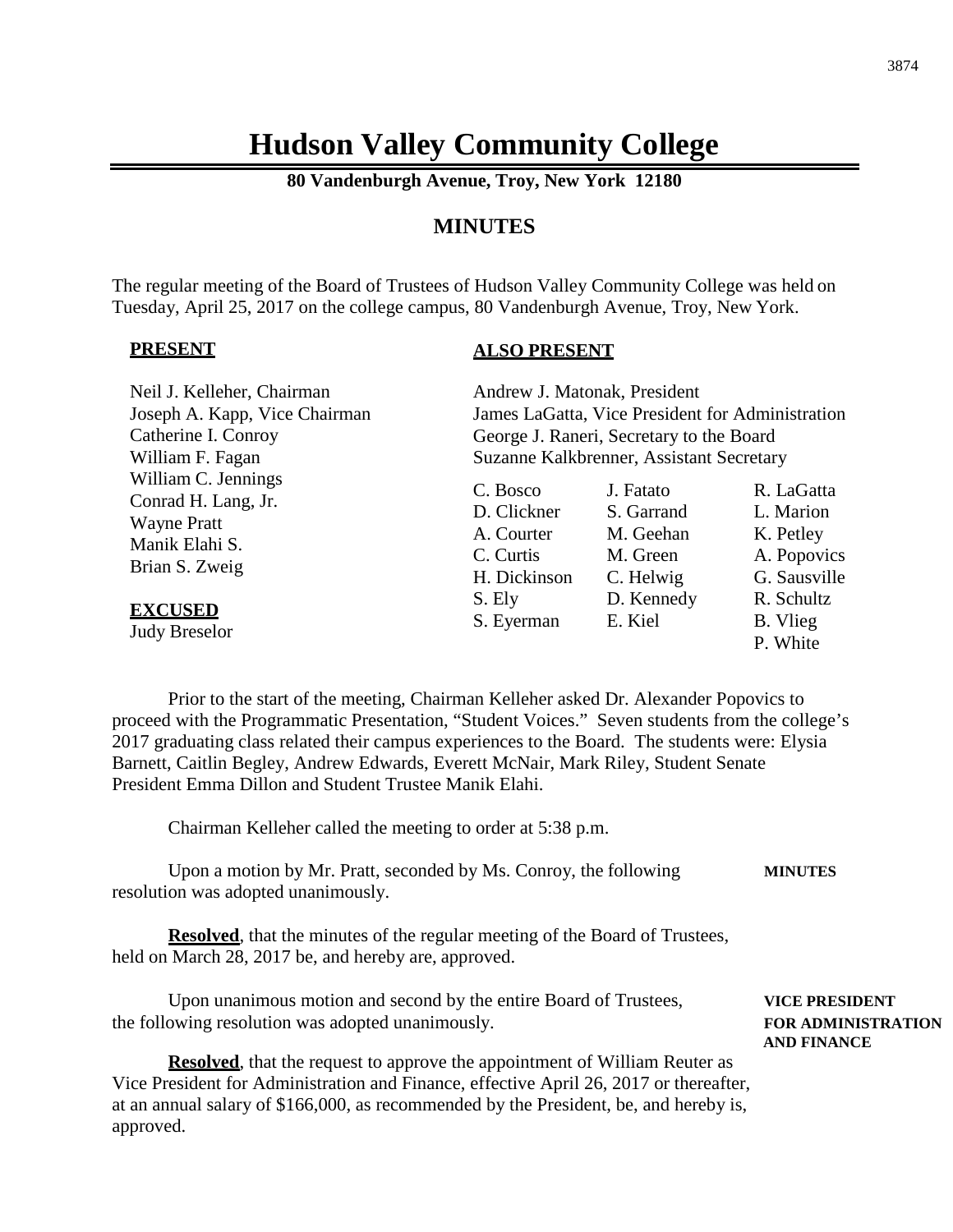Following the vote, Chairman Kelleher noted that Mr. Reuter had some "pretty big shoes to fill" to replace Vice President James LaGatta and Vice President Joel Fatato. He then thanked everyone for participating in the search process.

Upon a motion by Dr. Jennings, seconded by Mr. Elahi, the **CURRICULUM** following resolution was adopted unanimously. **CHANGES**

**Resolved**, that the following curriculum changes, as recommended by the Academic Senate and the President, be, and hereby are, approved, as follows:

### **1. Change in Degree Requirements:**

# *A. Civil Engineering Technology A.A.S. Degree, Fall 2017*

This program change will update the credit hour requirements for the Technical Electives and Capstone Course areas of the degree program.

| <b>Current:</b>                         | New:                                    |
|-----------------------------------------|-----------------------------------------|
| (3) Technical Elective, 7 credits       | (3) Technical Electives, 6 credits      |
| <b>Current:</b>                         | New:                                    |
| CIVL 233, Civil Engineering Capstone or | CIVL 233, Civil Engineering Capstone or |
| <b>CNST 239, Construction Capstone</b>  | <b>CNST 239, Construction Capstone</b>  |
| Credit hours: 2                         | Credit hours: 3                         |

### **2. Change in Credit and Contact Hours:**

*A. CIVL 233, Civil Engineering Capstone; 3 credit hours; Spring 2019*

| <b>Change in Credit Hours</b>  |                 |  |  |
|--------------------------------|-----------------|--|--|
| <b>Current:</b>                | New:            |  |  |
| 2 credit hours                 | 3 credit hours  |  |  |
| <b>Change in Contact Hours</b> |                 |  |  |
| <b>Current:</b>                | New:            |  |  |
| 1 contact hour                 | 2 contact hours |  |  |

Upon a motion by Ms. Conroy, seconded by Mr. Elahi, the **FACULTY STUDENT** following resolution was adopted unanimously. **ASSOCIATION— FY 2017-18 Resolved**, that the request for approval of the Faculty Student Association **OPERATING** budget for fiscal year 2017-2018, totaling \$8,575,608 in revenues and \$8,372,034 **BUDGET** in expenditures, as recommended by the Faculty Student Association Board of Directors on April 10, 2017, be, and hereby is, approved. Upon unanimous motion and second by the entire Board of Trustees, **VICE PRESIDENT** the following resolution was adopted unanimously. **EMERITUS Resolved**, that the request for approval to award the award the title of Vice President Emeritus to Joel R. Fatato '71, in recognition of his exemplary and

dedicated service to Hudson Valley Community College over the past forty-six years (1971-2017) and to extend to him a unanimous vote of thanks on behalf of the college's Board of Trustees and the campus community, be, and hereby is, approved. The resolution shall read as follows: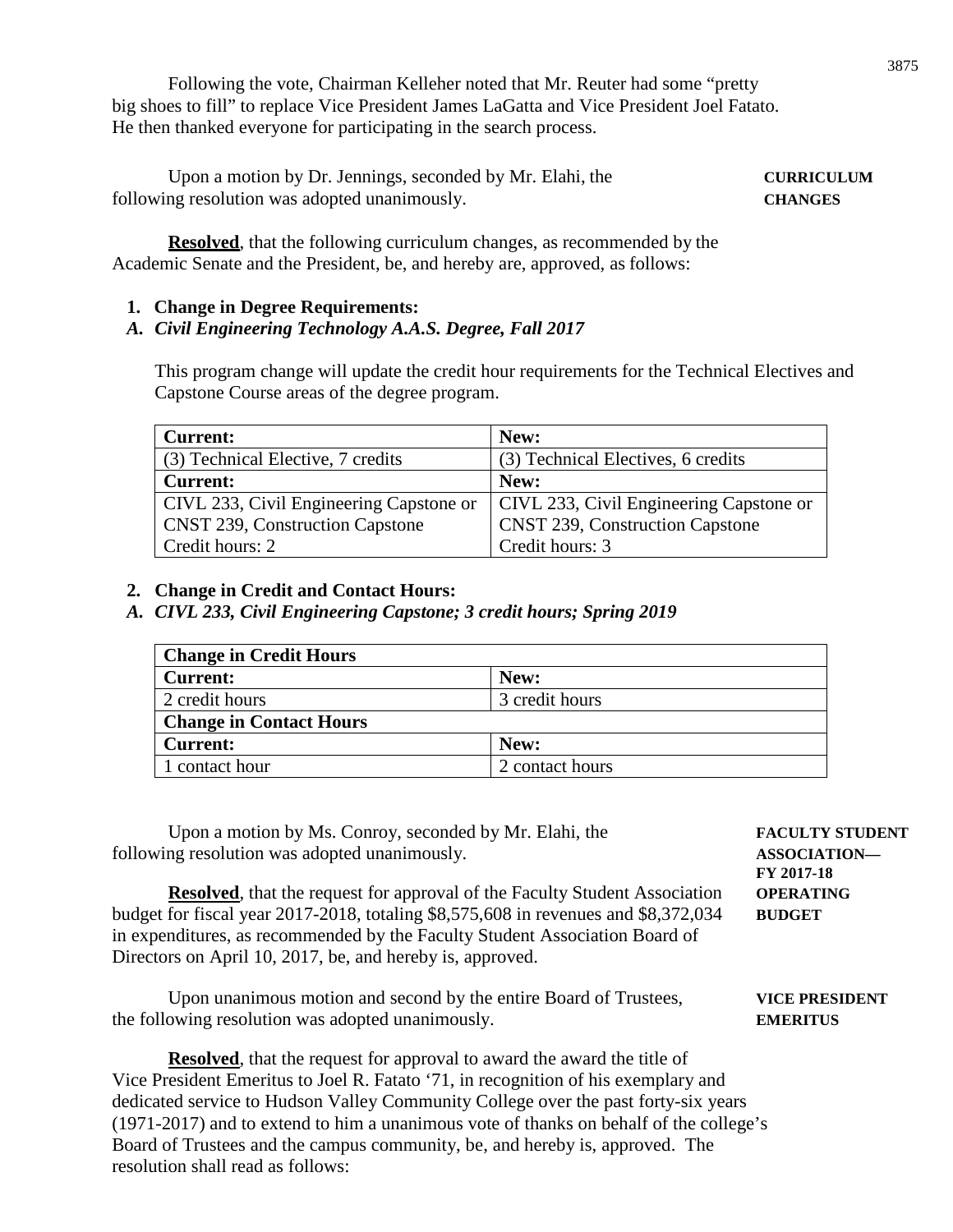### **APPOINTMENT OF JOEL R. FATATO AS VICE PRESIDENT EMERITUS OF HUDSON VALLEY COMMUNITY COLLEGE**

**WHEREAS**, Joel R. Fatato graduated with an Associate Degree from Hudson Valley Community College in 1971, and

**WHEREAS**, Joel R. Fatato began working that same year in the inventory control department of Hudson Valley Community College, starting a lifetime of unwavering dedication and exemplary service to his alma mater, and

**WHEREAS,** Joel R. Fatato, continued his education while working at Hudson Valley Community College, completing a bachelor's degree from Empire State College in 1978 and a master's degree from the University at Albany in 1982, and

**WHEREAS**, Joel R. Fatato demonstrated his willingness to take on greater administrative responsibilities and challenges, holding the positions of Senior Account Clerk, Junior Accountant, Assistant for Financial Analysis, Associate for Financial Analysis, Assistant Comptroller, Interim Comptroller and Comptroller, prior to being promoted to the position of Chief Fiscal Officer in 1984, and

**WHEREAS**, in 2000, Joel R. Fatato became a member of the Senior Staff upon his promotion to Vice President for Finance, and

**WHEREAS**, Joel R. Fatato has been responsible for the college's operating and capital budgets: accounting, payroll, accounts payable, accounts receivable, financial aid, cashiering, purchasing and central services, and

**WHEREAS,** Joel R. Fatato served with distinction in the administrations of Presidents James J. Fitzgibbons; Joseph J. Bulmer; Stephen M. Curtis; John L. Buono; Marco J. Silvestri; and Andrew J. Matonak; all of whom valued his financial acumen, leadership, knowledge, and dedication, and

**WHEREAS**, Joel R. Fatato also supervised, assisted and mentored countless colleagues with that same financial acumen, leadership, knowledge, and dedication, and

**WHEREAS**, Joel R. Fatato has provided financial information, budgetary insight and advice to ten Chairmen of the Hudson Valley Community College Board of Trustees, thirtyseven Trustees, forty Student Trustees and three Board Secretaries, and

**WHEREAS**, in 2004, Joel R. Fatato was honored by the Community College Business Officers, a professional organization of colleagues from community colleges and system offices in the United States and Canada, receiving the Outstanding Chief Business Officer Award for the organization's Region 13, and

**WHEREAS**, Joel R. Fatato received the Hudson Valley Community College Special Programs Lifetime Achievement Award for his demonstrated devotion and exceptional service to students in special programs, and

**WHEREAS**, Joel R. Fatato provided many years of faithful service as the treasurer of the Faculty Student Association Board of Directors, and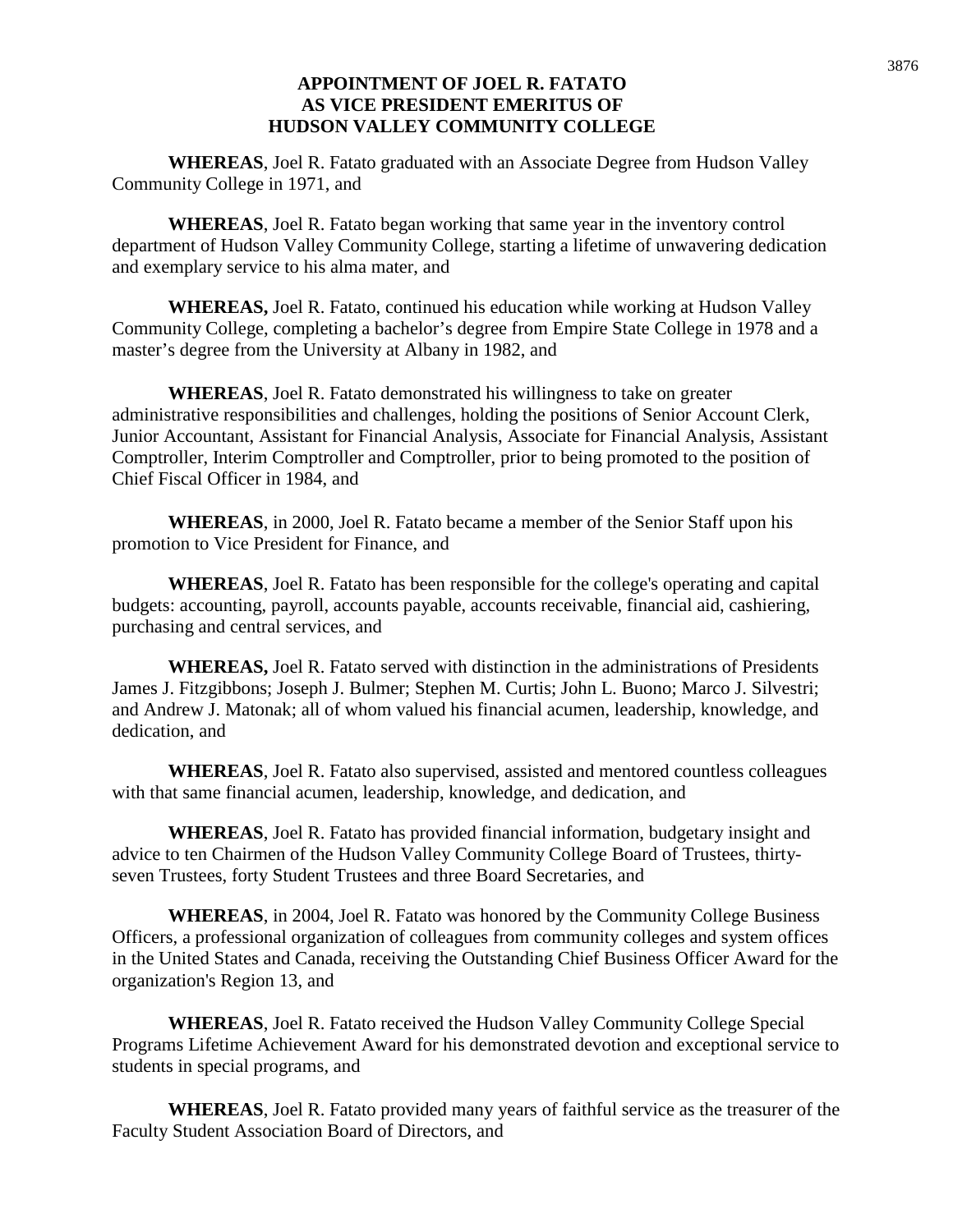**WHEREAS**, Joel R. Fatato received the John L. Buono Award for Citizenship from the Department of Athletics for his commitment to student-athletes and for maintaining a "student first" attitude, and in special recognition of his assistance in obtaining financing for the college's Outdoor Athletic Complex, and

**WHEREAS**, Joel R. Fatato received the State University of New York Chancellor's Award for Excellence in Professional Services, the highest award for professional service in the State University system, and

**WHEREAS**, Joel R. Fatato demonstrates his pride in Hudson Valley Community College every day in everything he does, and

**WHEREAS**, Joel R. Fatato has dedicated every day of his professional life to being a strong advocate and a voice for all students at Hudson Valley Community College,

**NOW, THEREFORE, BE IT RESOLVED** that, in special recognition of his unique contributions and his exemplary and devoted service to Hudson Valley Community College over the past forty-six years, the Hudson Valley Community College Board of Trustees hereby appoints Joel R. Fatato as Vice President Emeritus, and

**BE IT FURTHER RESOLVED** that this Board hereby extends its deepest appreciation and a unanimous vote of thanks to Joel R. Fatato on behalf of the college's Board of Trustees and the entire campus community, and

**BE IT FURTHER RESOLVED** that this Resolution shall be recorded in the minutes of the Hudson Valley Community College Board of Trustees meeting, dated April 25, 2017.

## **INFORMATION ITEMS INFORMATION**

The following information items were noted: **ITEMS**

## **A. 2017/2018 FACULTY PROMOTION**S

The following faculty promotions, effective September 1, 2017, have been approved by the President:

| From Assistant Professor to Associate Professor (\$2,000 Adjustment) |  |  |
|----------------------------------------------------------------------|--|--|
|----------------------------------------------------------------------|--|--|

| Name                      | Department                                                  |
|---------------------------|-------------------------------------------------------------|
| Jaime Barrett             | English, Foreign Languages and English as a Second Language |
| Tammy Conway              | Dental Hygiene                                              |
| <b>Colleen Ferris</b>     | Health, Physical Education and Exercise Studies             |
| Tara Fracalossi           | Fine Arts, Theatre Arts and Broadcast Communications        |
| <b>Beth Kane</b>          | Mathematics and Engineering Science                         |
| <b>Christine LaPlante</b> | Civil, Construction, Industrial and Mechanical Technologies |
| Megeen Mulholland         | English, Foreign Languages and English as a Second Language |
| Barbara Reynolds          | English, Foreign Languages and English as a Second Language |
| Vonnie Jane Vannier       | English, Foreign Languages and English as a Second Language |

## From Associate Professor to Professor (\$2,500 Adjustment)

| Name                | Department                                                   |
|---------------------|--------------------------------------------------------------|
| Danielle R. Blesi   | <b>Business Administration</b>                               |
| Sushmita Chatterji  | English, Foreign Languages, and English as a Second Language |
| Janice M. Hindes    | <b>Individual Studies</b>                                    |
| Karen Holmes        | <b>Business Administration</b>                               |
| Patricia Klimkewicz | <b>Nursing</b>                                               |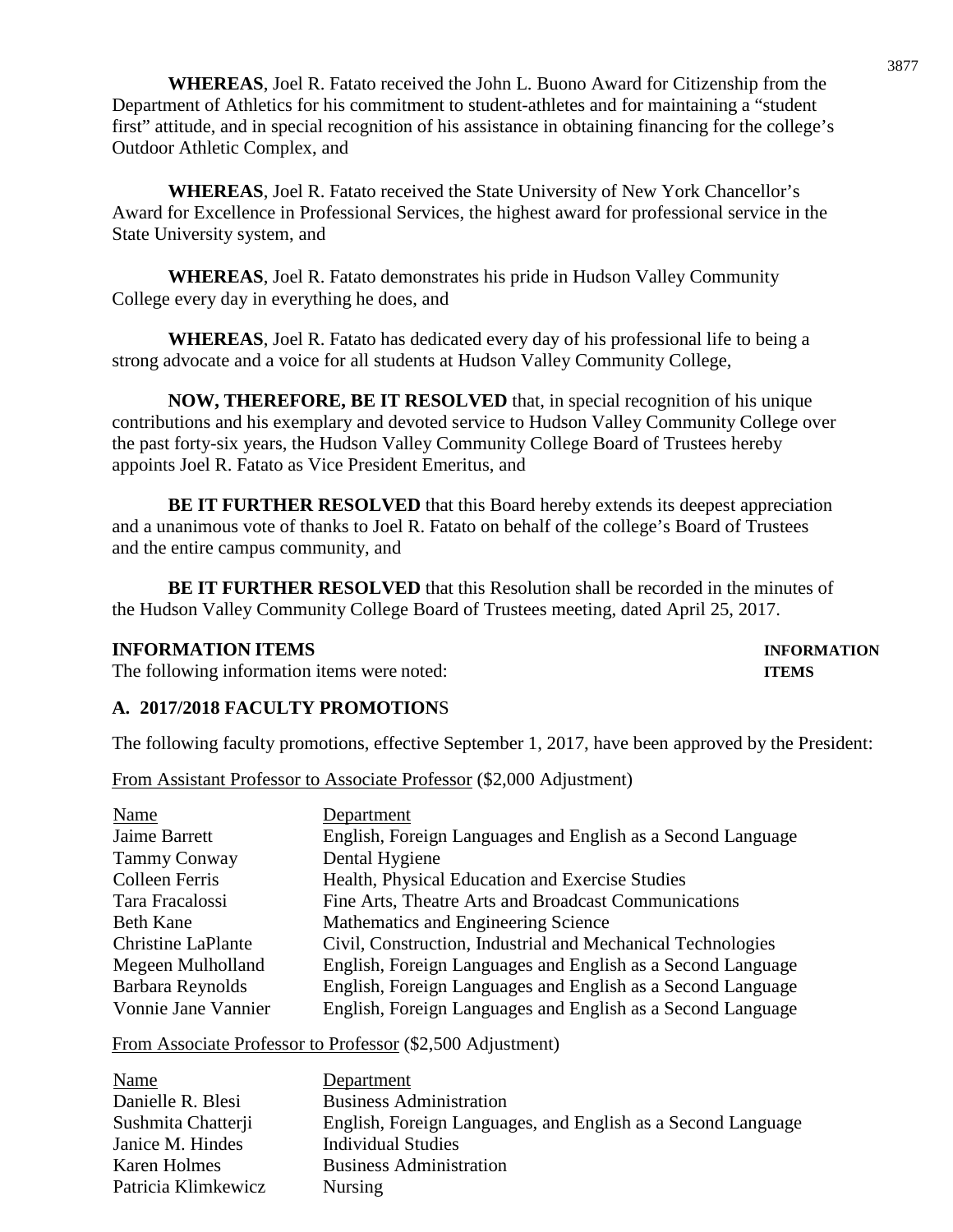| <b>B. FULL-TIME NON-TEACHING PROFESSIONAL</b><br>1. Academic Affairs<br>Jason Bourdeau, Educational Technology Technician,<br>Instructional Technologies, |              |
|-----------------------------------------------------------------------------------------------------------------------------------------------------------|--------------|
| f/t appt., eff. $4/13/17$ or thereafter                                                                                                                   | \$32,000/yr  |
| 2. School of Liberal Arts & Sciences<br>Paul Nooney, Advising Specialist,<br>Individual Studies,<br>f/t appt., eff. $3/24/17$ or thereafter               | \$40,100/yr  |
| C. NON-INSTRUCTIONAL EMPLOYEES                                                                                                                            |              |
| 1. Academic Affairs                                                                                                                                       |              |
| Sabrina Raymond, Senior Clerk,                                                                                                                            |              |
| Continuing Education,                                                                                                                                     |              |
| f/t appt., eff. $3/24/17$ or thereafter                                                                                                                   | \$14.3297/hr |
| 2. Administration                                                                                                                                         |              |
| Paula Gabris, Secretary I,                                                                                                                                |              |
| Physical Plant,                                                                                                                                           |              |
| f/t appt., eff. $4/13/17$ or thereafter                                                                                                                   | \$16.6526/hr |
| 3. Enrollment Management & Student Development                                                                                                            |              |
| Rekka Herman, Senior Clerk.                                                                                                                               |              |
| Admissions,                                                                                                                                               |              |
| f/t appt. eff. $4/3/17$ or thereafter                                                                                                                     | \$14.3297/hr |
| <b>DECION' LEIONIC</b>                                                                                                                                    |              |

## **D. RESIGNATIONS**

- 1. Melissa Forget, Instructor, E.O.C., eff. 4/7/17
- 2. Dana Roy, Advising Specialist, Liberal Arts, eff. 4/7/17

### **E. RETIREMENTS**

- 1. Dolores Terr*y,* College and Employment Services Specialist, E.O.C., eff. 4/28/17
- 2. Lois Terry, Associate Professor, Computer Learning Center, eff. 7/13/17

## **F. ALCOHOLIC BEVERAGE REQUESTS**

- 1. BOT Reception Honoring James J. LaGatta, BTC Meeting Rooms, 3/28/17
- 2. BOT Reception Honoring Joel R. Fatato, BTC Meeting Rooms, 4/25/17
- 3. Faculty/Staff Honors Convocation, Guenther Enrollment Center Lobby, 5/4/17
- 4. BOT Annual Budget Dinner, BTC Meeting Rooms, 5/8/17

## **G. HVCC MONTHLY FINANCIAL REPORTS**

- 1. Current Unrestricted Fund Revenues & Expenditures, period ending 3/28/17
- 2. Grant Expenditures by Object, periods ending 3/28/17

## **H. FACULTY-STUDENT ASSOCIATION FINANCIAL REPORTS**

1. FSA Financial Statements, as of 2/28/17 and 3/31/17

## **MAY MEETING**

The next regular meeting of the Board of Trustees will be held on Tuesday, May 23, 2017.